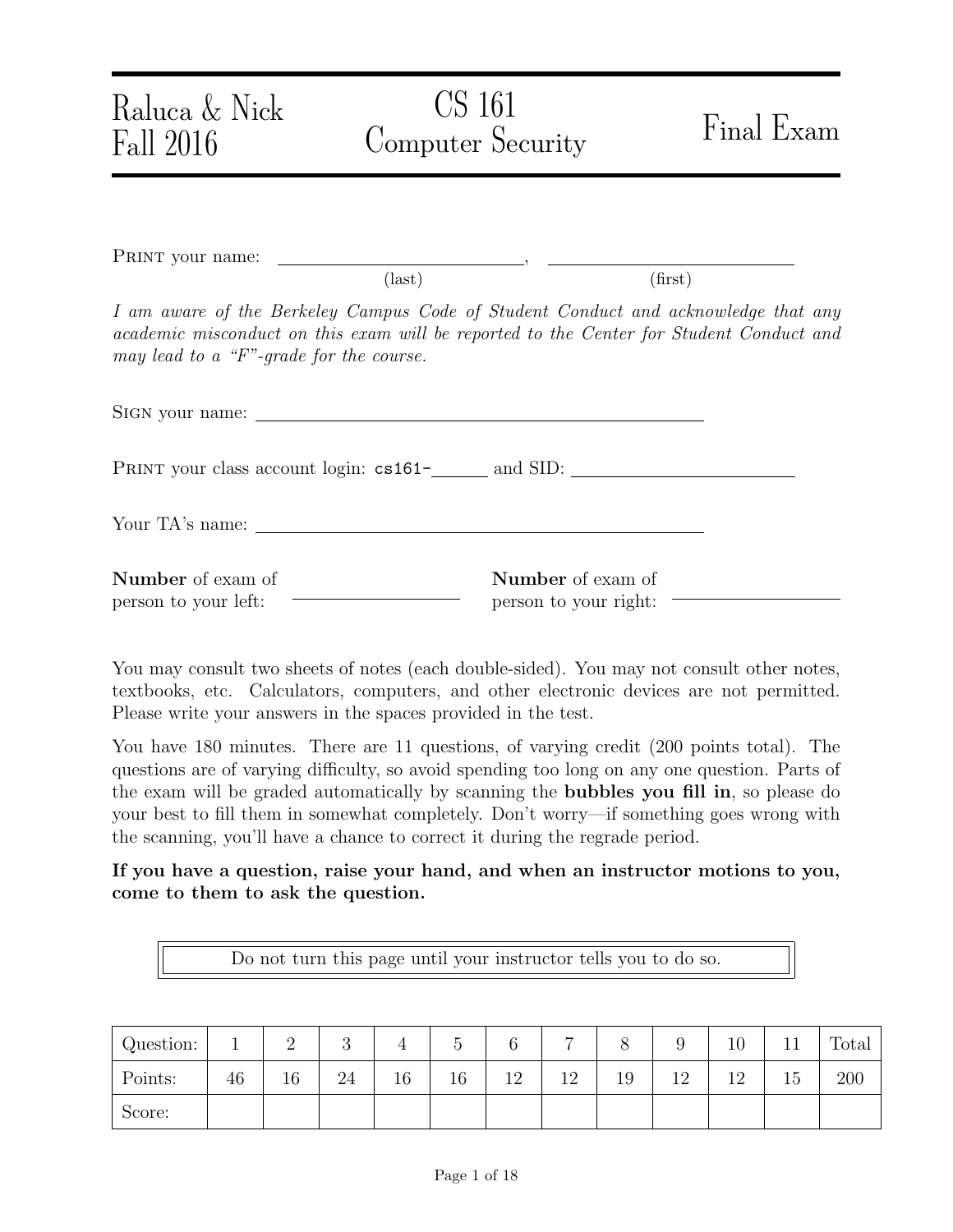"Ransomware is the greatest thing to ever happen to computer security, all thanks to anarchist crypto nerds who wanted magic internet money." -SecuriTay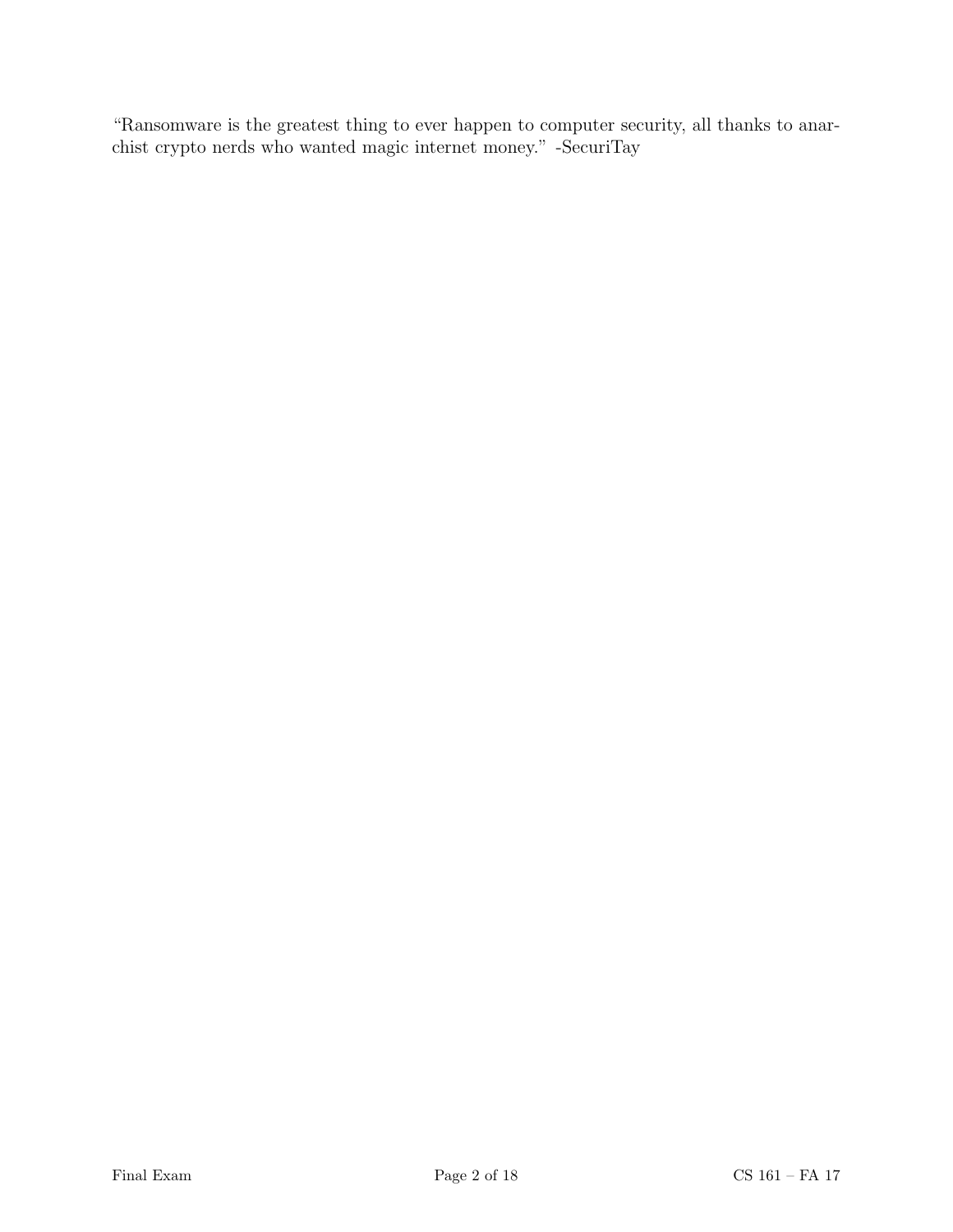#### Problem 1 True or false (46 points)

Circle True or False. Do not justify your answer.

- (a) True or False: The same origin policy allows https://www.amazon.com to access the resources of http://www.amazon.com.
- (b) True or False: Framebusting is a defense against cookie tracking.
- (c) True or False: The httpOnly flag of a cookie mitigates XSS attacks because it ensures the browser sends the cookie only over https.
- (d) True or False: Javascript running on the outer frame of a website can always access the resources of an inner frame in the page.
- (e) True or False: Two Javascript scripts embedded in pages running in two different tabs on a user's browser can never access the resources of each other.
- (f) True or False: All CA-s in your browser need to be trustworthy in order to be protected via TLS (assume no certificate pinning).
- (g) True or False: If you obtained the long-term private key of a party in a TLS connection, you can decrypt past TLS connections if the server uses DHE for the key exchange.
- (h) True or False: TLS does not hide who the communicating parties are from an observer.
- (i) True or False: AES-ECB mode (encrypting each block separately with the block cipher and the same IV) is IND-CPA.
- (j) True or False: Cryptographic hash functions do not have any collisions.
- (k) True or False: User chosen passwords are good seed values for a PRG.
- (l) True or False: A website that rejects all user input that contains <script> tags may still be vulnerable to XSS attacks.
- (m) True or False: DNSSEC prevents a man-in-the-middle from seeing what names someone is looking up.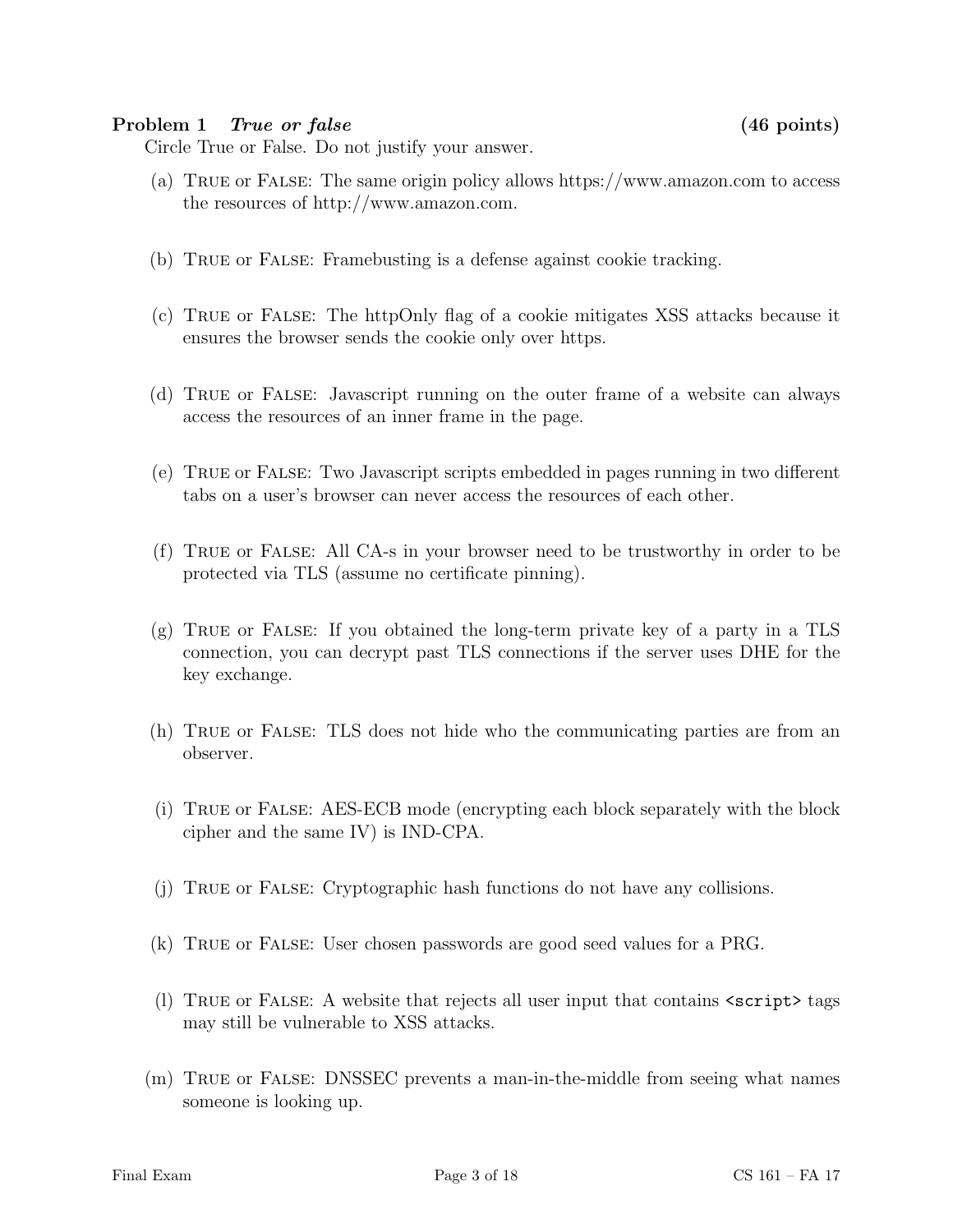- (n) TRUE or FALSE:  $W^{\dagger}X$  (non-executable memory) is a good defense against returnoriented programming.
- (o) True or False: In DNSSEC, NSEC3 records effectively prevent zone enumeration.
- (p) True or False: A NIDS is preferrable to a HIDS for HTTPS traffic.
- (q) True or False: The same-origin policy does not prevent <https://abc.com> from loading an image from  $http://xyz.com$  onto its page.
- (r) True or False: In the event where the domain name to IP address binding has changed, the DNS server must send invalidation messages to clients in order to clear their DNS cache.
- (s) True or False: ASLR randomizes the location of program's stack in memory, and therefore prevents the attacker from correctly guessing the location of the return address to modify.
- (t) True or False: Setting the NX bit (i.e. disabling executable permission) on pages spanning the program's stack prevents all buffer overflow attacks.
- (u) True or False: Consider a program that is compiled with stack canary protection. The canary has the same value across multiple executions of the program.
- (v) True or False: Content Security Policy mitigates against cross-site scripting attacks by only allowing a whitelist of script sources.
- (w) True or False: Setting the httpOnly flag in a cookie prevents CSRF attacks by preventing the victim's cookies from being sent along with the request.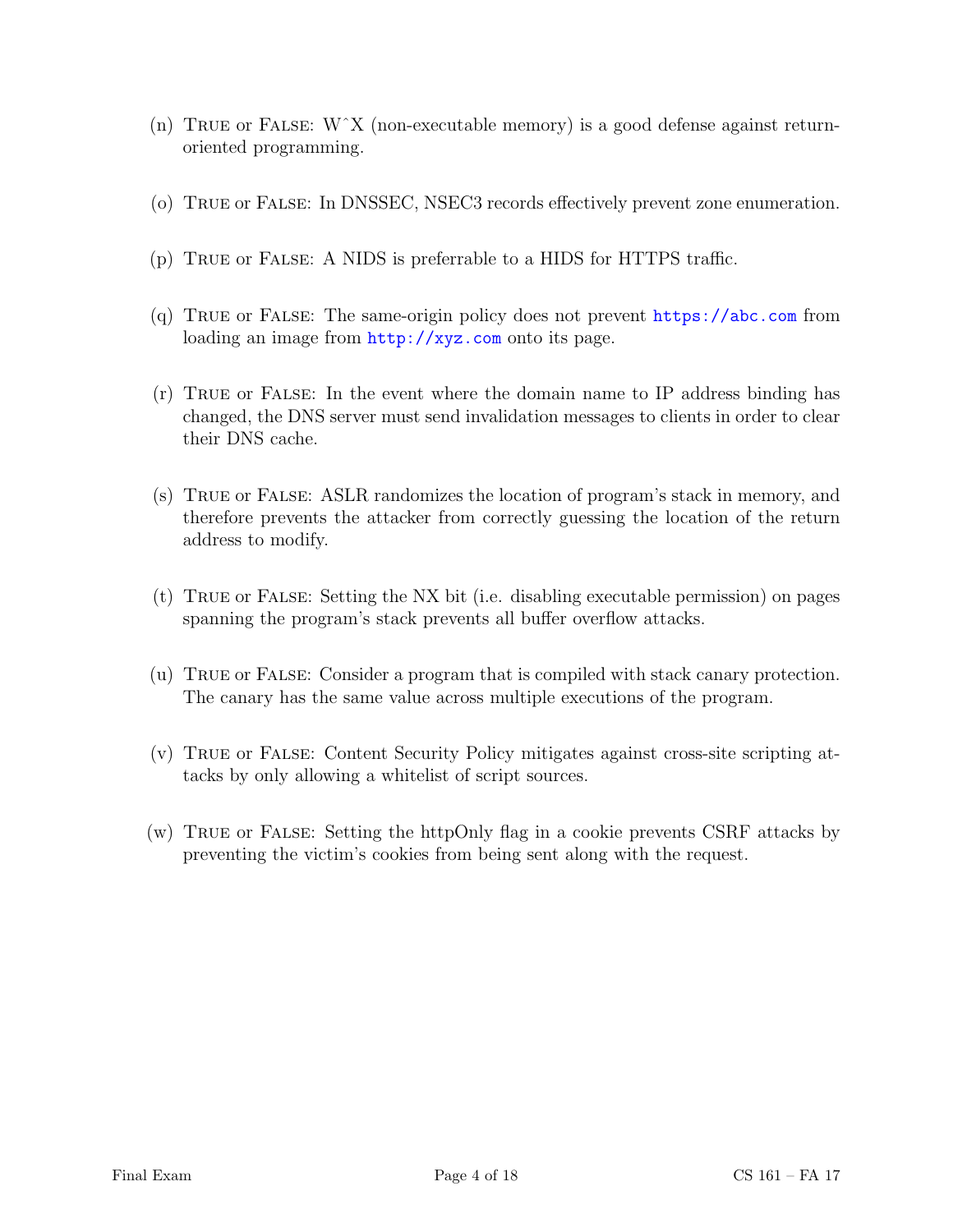### Problem 2 Short questions (16 points)

(a) A NetGear router runs a web server for local users to manage the device in the home. If an attacker gets a local user to visit a page that somewhere includes the URL http://{RouterIP}/cgi-bin/;COMMAND the router will execute this command. What type of attack is this?

- (b) The tools you would need to break federal wiretap law are (Circle one):
	- 1. free and widely available
	- 2. only available to government agencies
	- 3. only available on the dark web
- (c) Which of these can encrypt messages of arbitrary size? Select zero or more.
	- 1. a block cipher
	- 2. a block cipher with a mode of operation
	- 3. a stream cipher
	- 4. RSA
- (d) If the Facebook abuse protocol wants to enable the recipient of a message to prove to a third party that this was the message he/she received, should it use a MAC, a digital signature, or either of the two at the sender?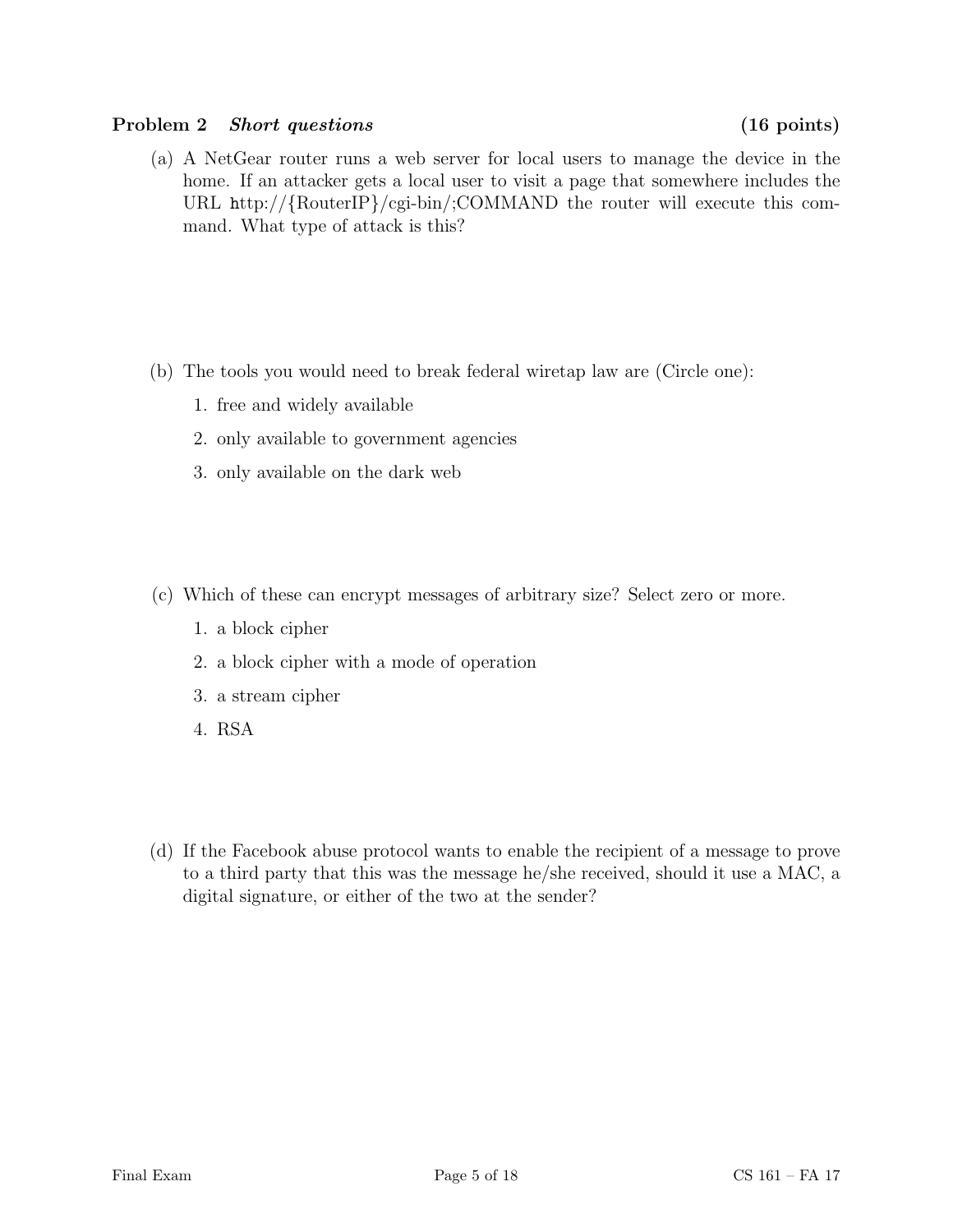# Problem 3 Loading the Dice (24 points)

You are now in charge of an online gambling establishment called LoadedDice. The goal is that the entire gambling system needs to be honest: neither LoadedDice nor the gambler should be able to predict the outcome of a die role.

To roll the dice, LoadedDice first picks a message  $m_1$  and the customer picks a message  $m_2$ . The die roll (an 8 sided die) is the last 4 bits of the SHA256 hash of  $m_1 + m_2$ . If it comes up 0 the gambler wins, otherwise the house wins.

Unfortunately the previous person in charge did not come up with a good protocol and as a result you seem to be losing a lot of money. Your first job is to examine the previous failures.

(a) The first protocol had LoadedDice publish  $m_1$  which is output from their cryptographically secure pRNG and the player would then publish  $m_2$ .  $m_1$  and  $m_2$  are each 512b long. Why did this not work?

(b) The second protocol had LoadedDice publish  $H(m_1)$ , then the player published  $m_2$ and finally LoadedDice published  $m_1$ . Why did this not work? Can you see a simple fix?

(c) Eventually they fixed the protocol for agreeing on a dice role, but another problem concerned the random generator used to generate the messages. LoadedDice generated each message by computing the SHA256 of the previous message appended to the current time in seconds. Why didn't this work?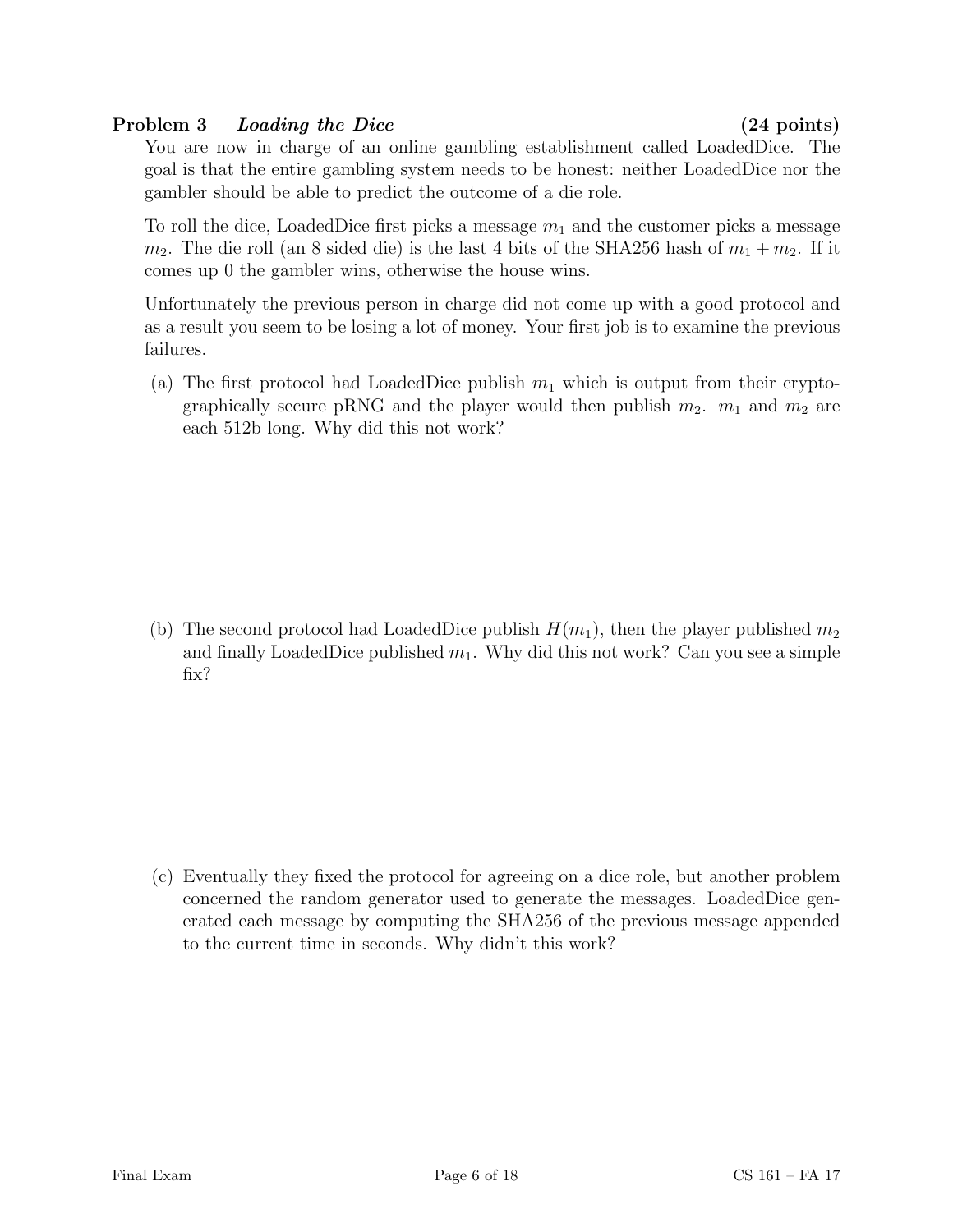(d) Instead you propose changing to use HMAC-DRBG using SHA256 which is well seeded. Your manager thinks this is a good idea, but that you should also update the pRNG with the current time after each message. Does this update weaken the security? Why or why not?

(e) For hashing passwords of users, LoadedDice claimed to follow "best practices", computing the hashed password as  $SHA-256(password)$  for all users. This is obviously not true, so what two things are wrong with their hashing practices?

(f) Unfortunately gambling is illegal, and the feds gained a wiretap order which they already used to record alll of LoadedDice's traffic. LoadedDice's web site used RSA-AES-SHA256 as the TLS parameters. If the feds later execute a search warrant will they be able to decrypt traffic? Why or why not?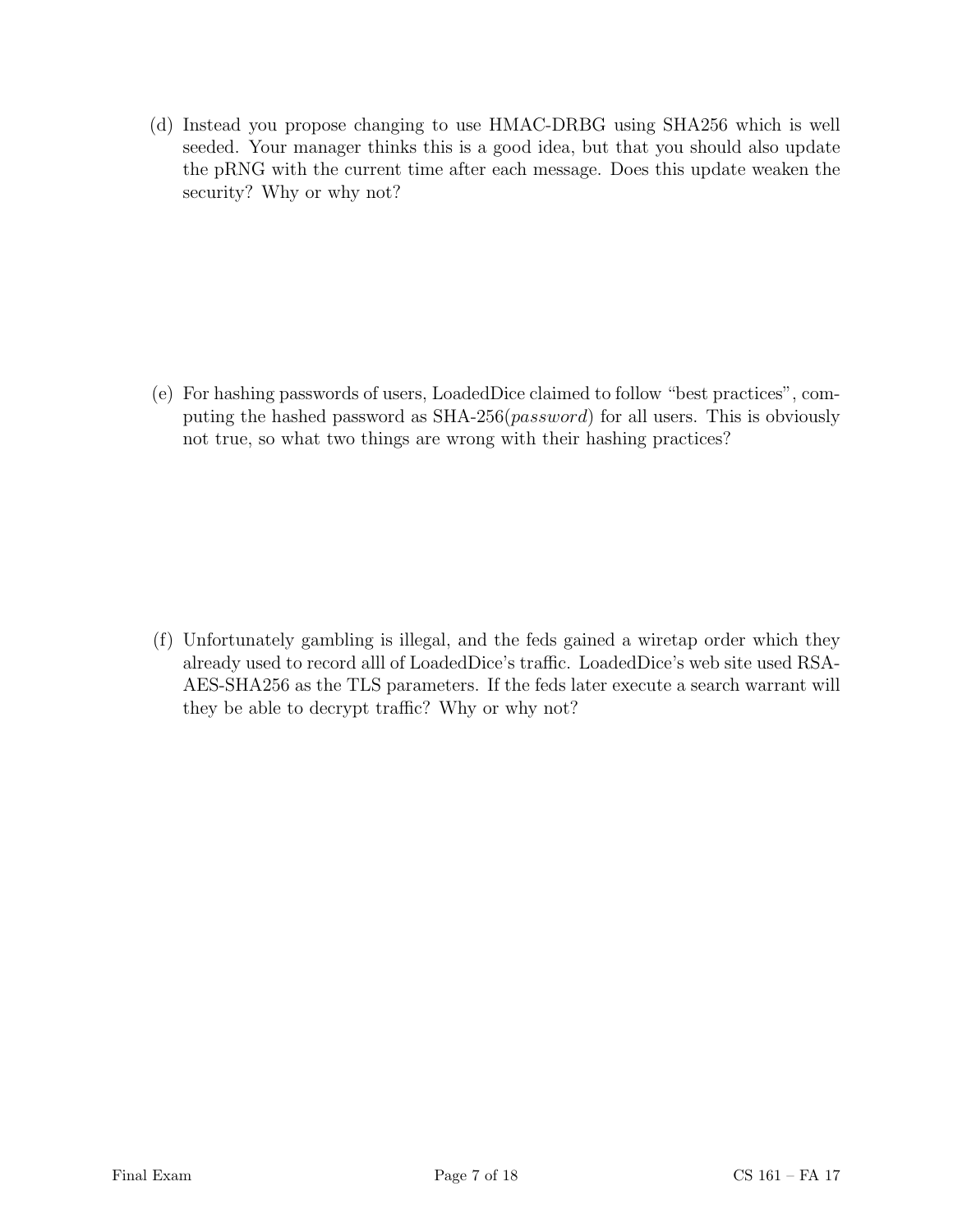# Problem 4 Under Attack from the APT Team (16 points)

You are in charge of fu.co, a new startup which is unfortunately become the target of the latest APT (Annoyingly Persistent Teenager) attacker team, the Suspended RedBand which is believed to operate out of the enclave known as Shallow Alto.

This attack group is using multiple techniques to try to break into your systems. Fortunately, you also have multiple layers of defense, including passive network monitoring (NIDS) on the network border, host-based monitoring (HIDS) on your web server and your mail server, and log based monitoring where the centralized file server records all file accesss by all systems.

(a) One primary tactic that the Suspended RedBand uses is to send malicious word documents through email. Your email server is properly configured to receive email using StartTLS. Fortunately these emails are easy to recognize because of various features. Which defensive system can detect these attacks? Can the defensive system also block these attacks?

(b) The Suspended RedBand successfully compromised a user's workstation and began exfiltrating (stealing and sending outside the network) information from the file server through an HTTPS connection. How would you determine what data the attacker accessed? Can you estimate how much data was actually exfiltrated rather than just examined on the compromised system?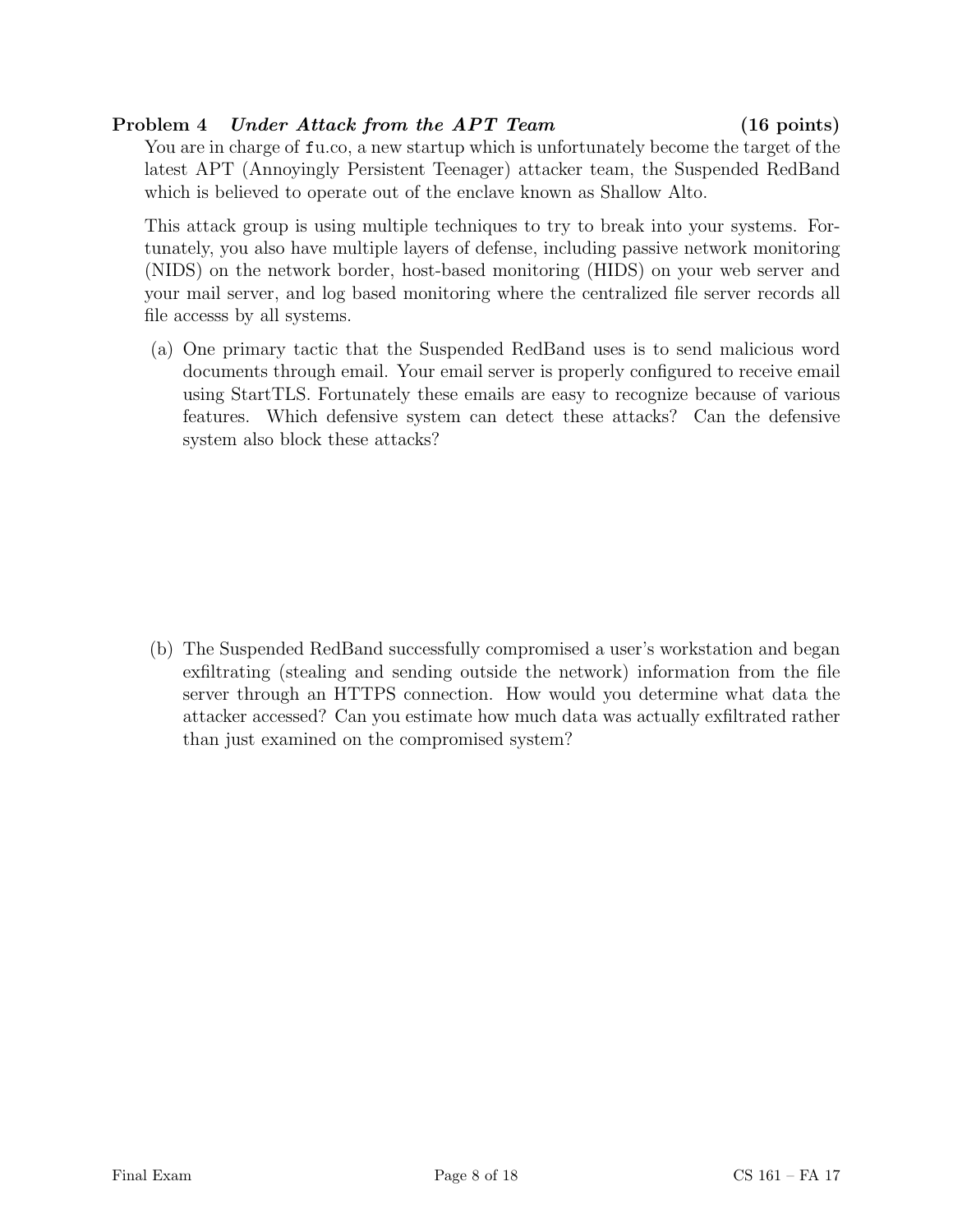(c) Your security posture doesn't just stop external threats but also internal damages. Human Resources reports that a worker has complained about another worker viewing inappropriate web pages at work. Which system can substantiate if this claim is correct?

(d) One of your vendors offers an IPS (Intrusion Prevention System) solution which you consider installing. The vendor claims that it has a zero false negative rate when detecting attacks by the RedBand. and a false positive rate of less that  $.1\%$ , however false positives are very disruptive and will cause a lot of collateral damage. The vendor is honest but will provide no other information before you decide to deploy it. Is this a good system? Why or why not?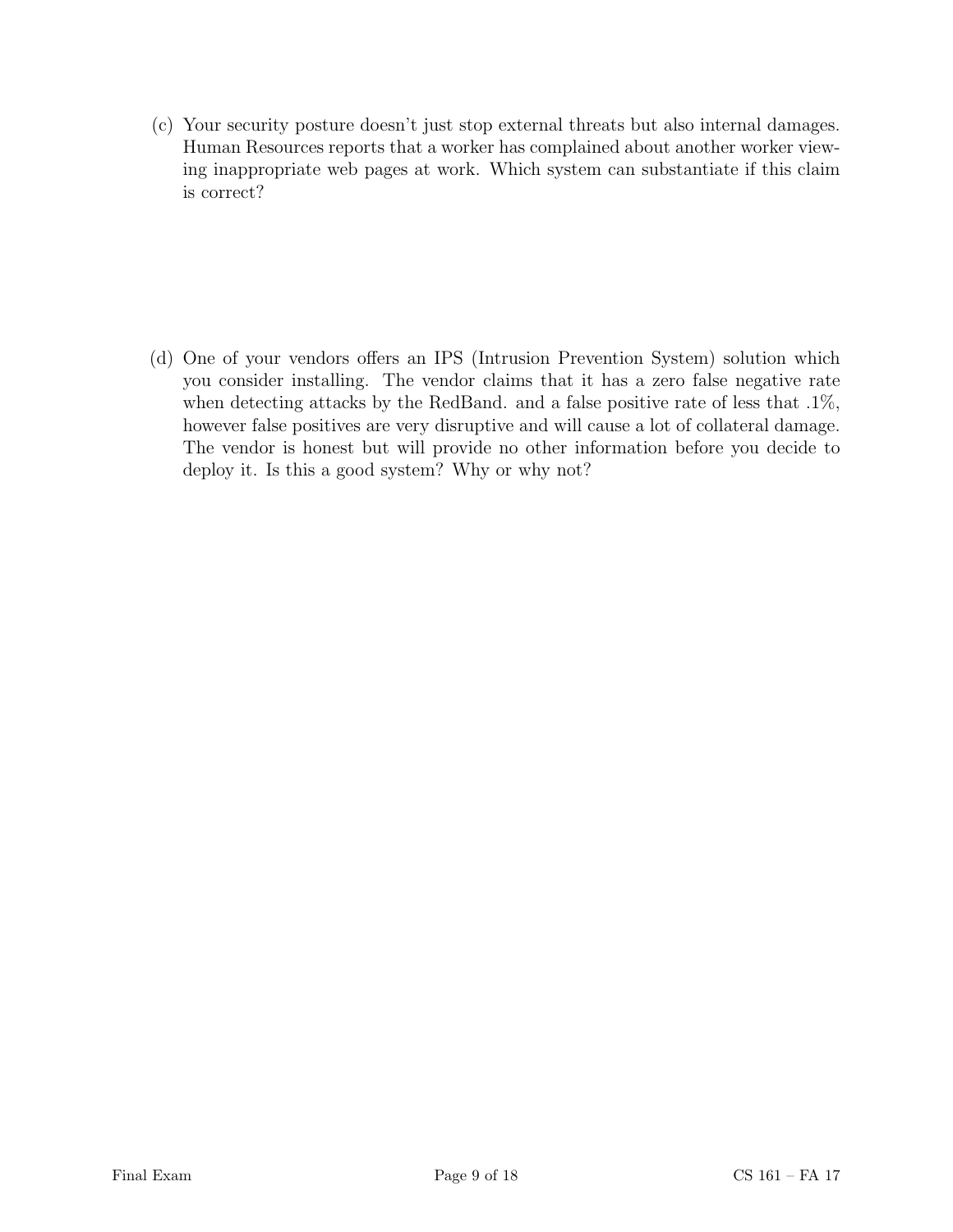### Problem 5 Tasty but insecure (16 points)

Oski was hired as a security consultant for www.tastytreats.com. The developer of this website has not taken CS 161 so none of the user input is validated or escaped. For each question, state a way that Oski can test for the specified vulnerability.

(a) After talking to an engineer at Tasty Treats, Oski finds the following line of code running at the web server:

```
treat = "SELECT * FROM TREATS WHERE Name = ' " + treatName + "';";
```
What could Oski enter in the place of treatName to erase all treats from the database?

- (b) What should Oski recommend that Tasty Treats do to prevent the attack in part (a)? Write exactly two different defenses, and not more.
- (c) Oski wants to look up the treat, samosas, on the Tasty Treats website. When he enters samosas in the search bar he notices that his browser issues an http request to the url

```
http://www.tastytreats.com/search.html?term=samosas
```
and that the web server embeds the term with no validation in the page returned. For example, he gets the following message:

The treat "samosas" was not found.

What kind of vulnerability has Oski found? Be as specific as you can in its name (e.g., a web attack is certainly not acceptable :P).

(d) Consider an attacker who wants to obtain the cookies of Alice for tastytreats.com. Write down the URL that Oski (pretending he is an attacker) can send to Alice in an email such that, when she clicks on that URL, Oski's site (www.oski.com/getcookie) ends up obtaining her cookies. If you don't know the exact name of a HTML or Javascript command, write a name with a suggestive meaning.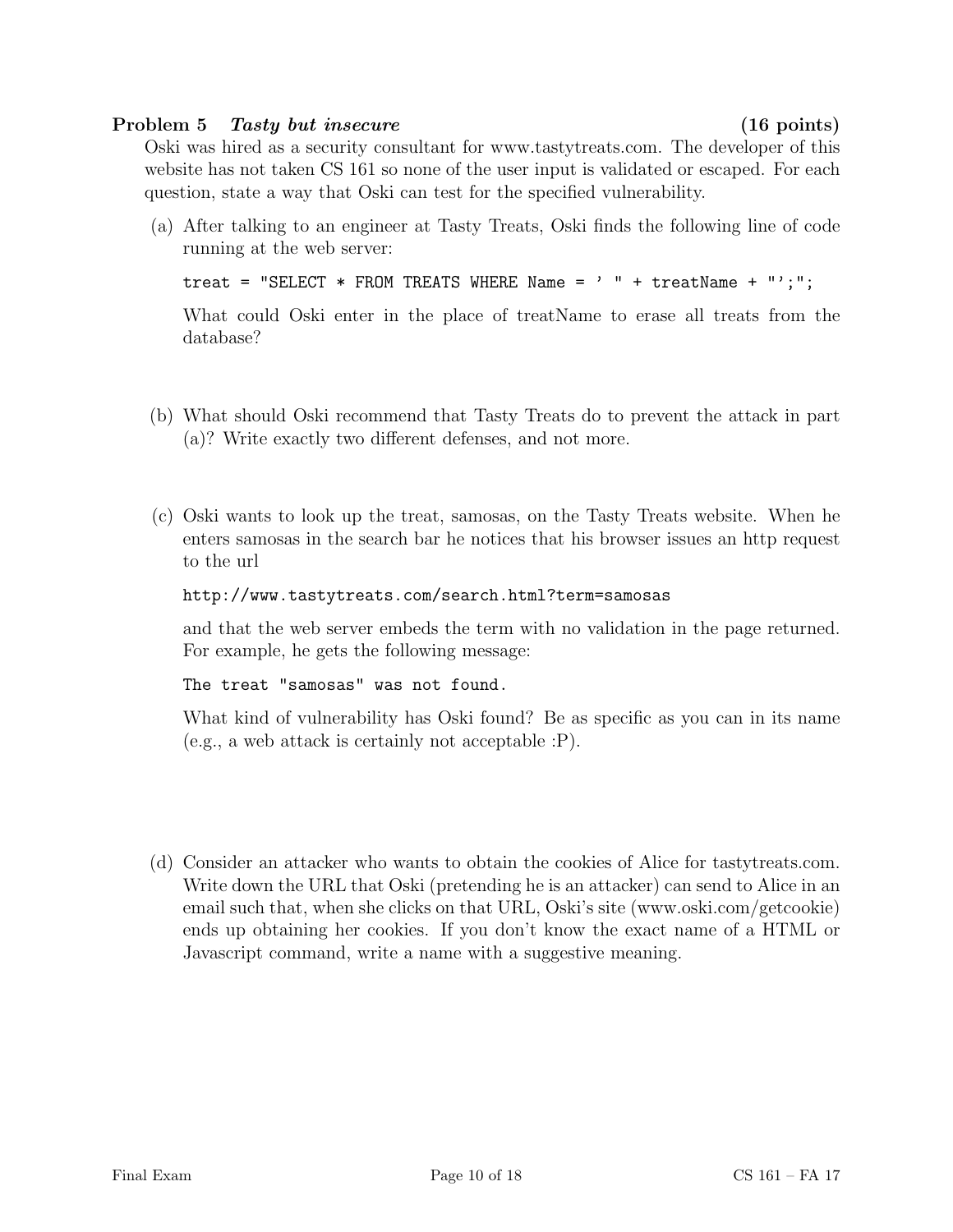# Problem 6 DNSSEC (12 points)

While browsing memes late at night, you make a DNSSEC-enabled request for the A record of oskibear2k16.berkeley.edu.

To your dismay and disappointment, you receive the response: NXDOMAIN. The response also contains NSEC and RRSIG records.

(a) What further DNS queries, if any, must you make to validate this response? Assume all caches are empty. Provide both the domain(s) to be queried and the necessary record type(s) for each domain. You don't need to use all the lines below:

| Record Type | Domain |
|-------------|--------|
|             |        |
|             |        |
|             |        |
|             |        |
|             |        |
|             |        |
|             |        |
|             |        |
|             |        |

- (b) What parties must you trust in order to validate this response and confirm that oskibear2k16.berkeley.edu really doesn't exist? Circle all that apply and provide no explanation.
	- 1. your local network administrator
	- 2. the DNS server that gave you this response
	- 3. one or more certificate authorities
	- 4. the DNS root zone administrator
- (c) The devious students at a certain university to the south decide that this will not do. They have found a way to spoof responses to any of your DNS requests, and furthermore, have stolen the private ZSK of the .edu zone!

Now when you send a request for oskibear2k16.berkeley.edu, you get a response with an A record of 171.64.64.64 and an RRSIG that your resolver says is valid.

How did this happen? Be specific. (Once again, assume that all caches are empty.)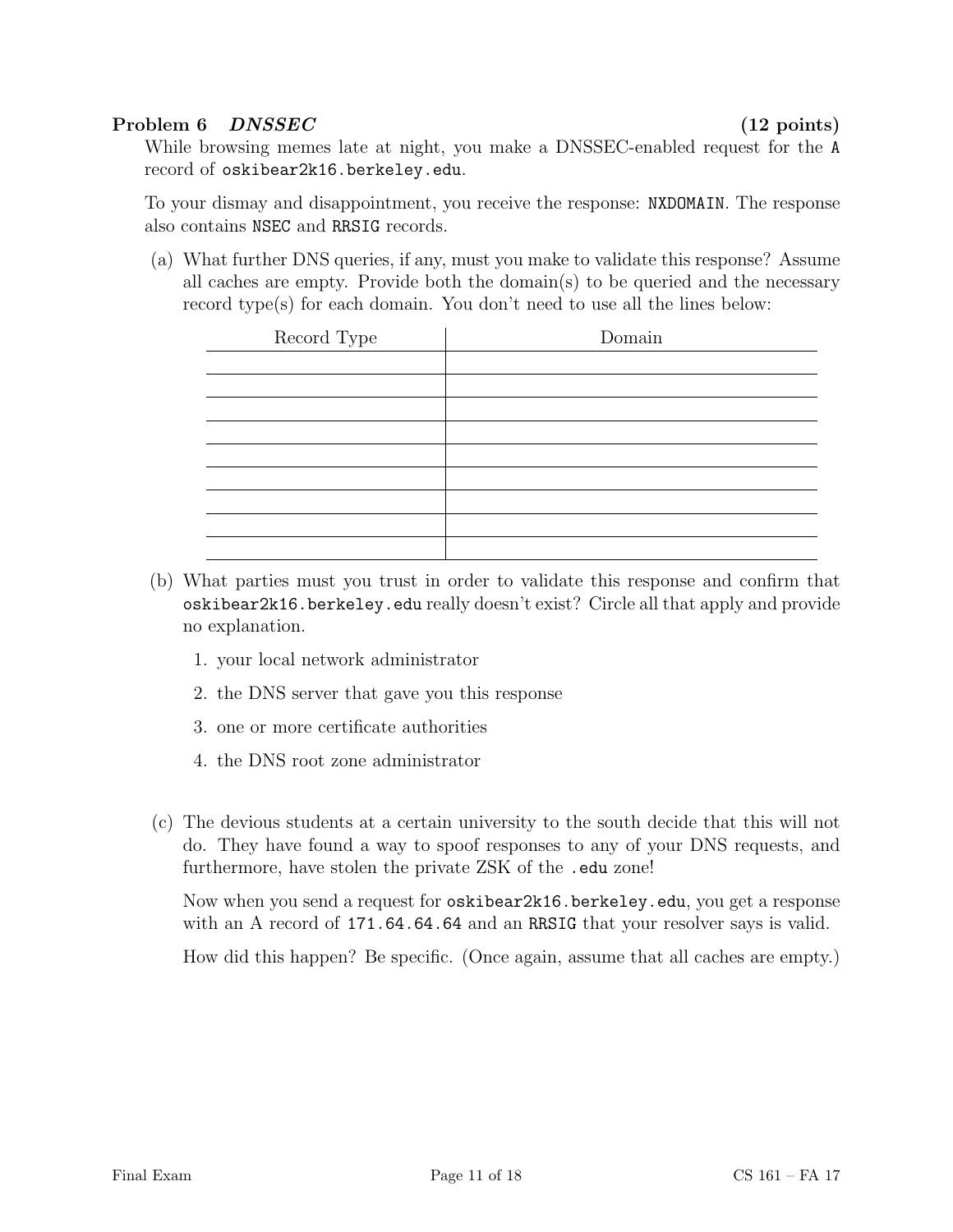### Problem 7 To script or not to script? (12 points)

Our favorite social media platform, FacePalm, feels that having user-defined Javascript running on its page would enhance user experience. They're thinking of implementing a new feature where users can enter script-mode in which any posts containing script tags will have their scripts run on the page. So, for example, if a user posts  $\langle \text{script } \rangle$  alert(1);  $\langle \text{script } \rangle$ , a user viewing the post in script mode would see the alert, whereas a user not browsing in script mode would see sanitized output.

- (a) Their initial release of the feature has users enter script-mode by navigating to <https://facepalm.com/script-mode>, whereas normal browsing navigates to [https](https://facepalm.com/no-script-mode): [//facepalm.com/no-script-mode](https://facepalm.com/no-script-mode). They quickly notice scripts popping up to steal the cookies of users who enter script-mode. How could they change the cookies they set for users such that attackers would not be able to steal cookies? Answer in one sentence.
- (b) After implementing this change, attack-scripts no longer steal cookies, but they quickly notice scripts popping up that send users' private information (i.e. birthday, apps visited, etc.) over to <https://evil.com>. The FacePalm admins decide that users browsing in script-mode should not be allowed to view their own private content. They decide to switch the URLs that users browse to: now to browse in scriptmode, users visit [https://script-mode.facepalm.com](https ://script-mode.facepalm.com), whereas for normal browsing, users now visit <https://no-script-mode.facepalm.com>, and to view private content, users visit <https://no-script-mode.facepalm.com/private>. Why can attackers no longer steal private information?
- (c) After the change in part b, FacePalm notices scripts that force users to post annoying copypasta. After seeing "I am still getting ya" posted for the fifteenth time, the FacePalm admins decide to put an end to it, so they restrict post-content requests to no-script-mode domains (i.e. users must request [https://no-script-mode.](https://no-script-mode.facepalm.com/post) [facepalm.com/post](https://no-script-mode.facepalm.com/post) in order to post content, and there is no script-mode equivalent endpoint). However, they notice that benign users still end up posting annoying messages to <https://no-script-mode.facepalm.com/post>. What type of vulnerability is FacePalm likely facing here, and how could they solve this issue?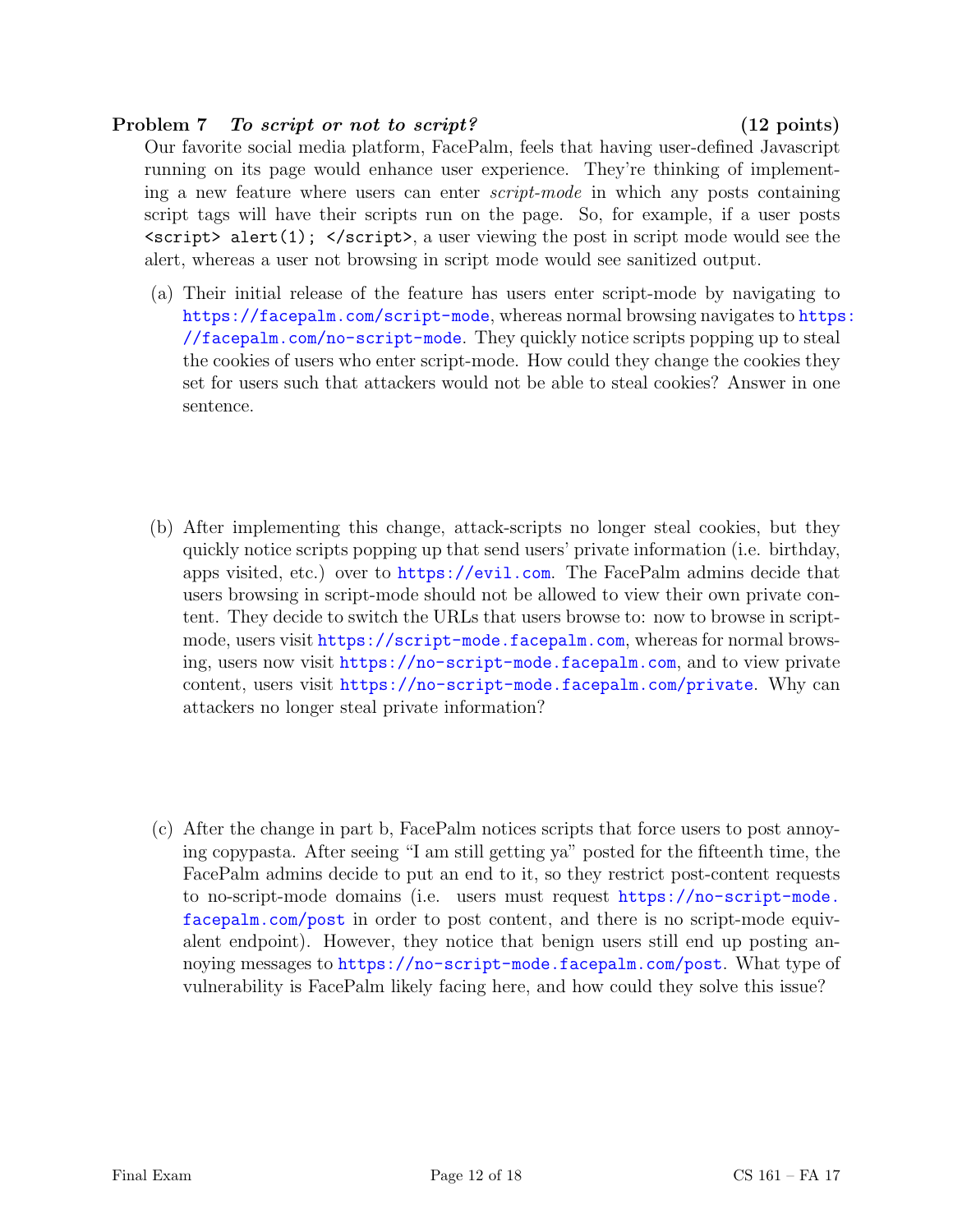# Problem 8 Diagnosing Heartbleed (19 points)

OpenSSL, a popular open-source implementation of TLS, was recently attacked by exploiting a vulnerability in its handling of heartbeat messages, which is now known as the Hearbleed vulnerability.

Someone decided that TLS should support its own "heartbeat" messages to maintain long term connections (in addition to TCP's keepalives) and that these heartbeat messages should contain arbitrary content sent by the client and echoed back by the server.

The relevant, simplified implementation is as follows:

```
typedef struct {
  /* length of heartbeat message from client. This field is set by the server. */uint32_t length ;
  /* contents of the heartbeat message. This is controlled by the malicious client. */
  uint8_t * data ;
} SSL3_RECORD ;
uint8_t * processHeartbeat ( SSL3_RECORD *r)
{
  /* message type e.g. HEARTBEAT; this field set by client */uint8_t type = *((uint8_t *) *r - >data[0]);/* length of data; this field set by client */
  uint16_t len = *((uint16_t *) &r->data[1]);
  uint8_t * but = malloc(len + 3);/* type of response */
  *((\text{uint8}_t *)\ \& \text{buf}[0]) = \text{HEARTBEAT\_RESPONSE};/* response length equals client 's message length */
  *((\text{uint16}_t *)\ \& \text{buf}[1]) = \text{len};/* copy the client's message verbatim */memcpy (buf +3, r ->data, len);
  /* return the message to be sent to the client */return buf ;
}
```
Figure 1: Vulnerable Procedure

Observe that the SSL3 RECORD contains a pointer to data sent by the malicious client. The server populates the length field of SSL3 RECORD with the length of the data actually sent by the client. The data sent by the client itself contains the encoded message itself, with the first byte always specifying the type of message. For Heartbeat messages the type specifies that it is a heartbeat message, the next two bytes specify the length the client expects back, and the remaining bytes are the nonce the client sends.

(a) A vulnerability here makes the program leak large parts of its memory upon processing a heartbeat message. This is catastrophic as the memory may potentially have cryptographic keys, session cookies from other users, and other secrets. Describe the vulnerability and construct the exploit heartbeat message.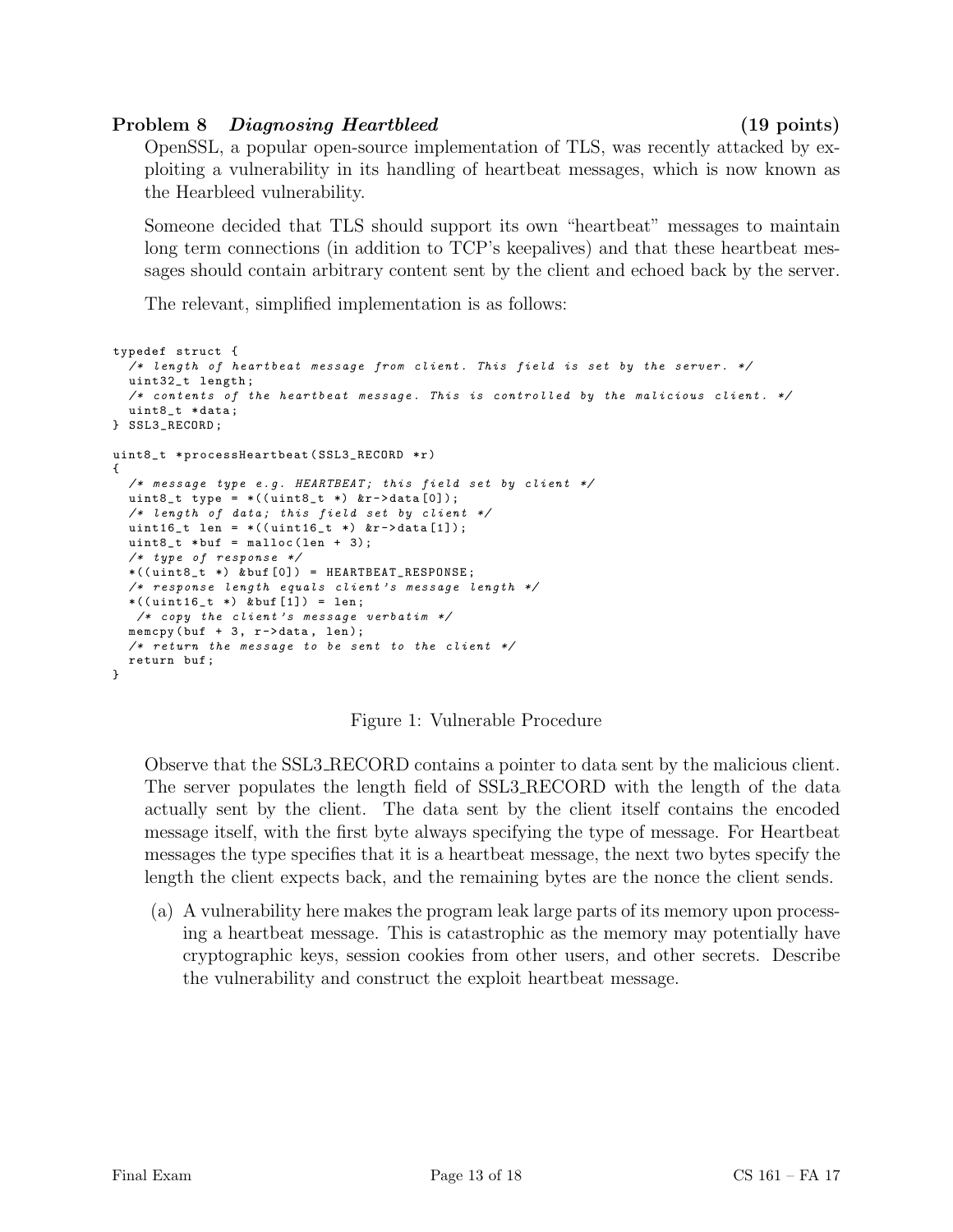- (b) What is the approximate maximum memory (in kilobytes) can the attacker read using one malicious heartbeat message?
- (c) Would the use of stack canaries prevent this attack? Why?

(d) Would the use of DEP prevent this attack? Why?

(e) Would the use of ASLR prevent this attack? Why?

(f) Would the use of memory safe programming language prevent this attack? Why?

(g) Suggest a modification to the code that fixes this vulnerability while keeping the intended functionality of heartbeats.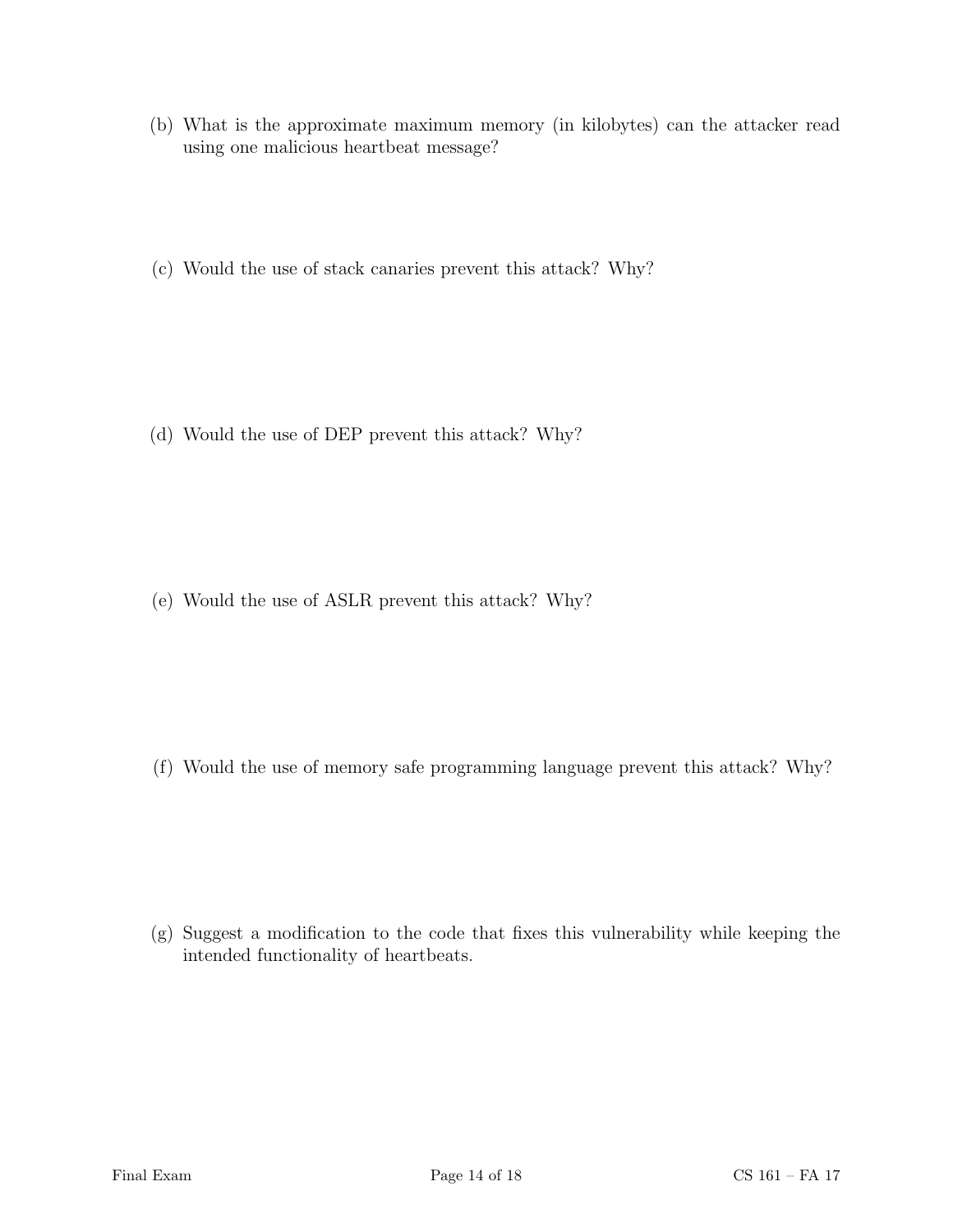### Problem 9 Secure Broadcast (12 points)

Consider a server s that wishes to broadcast messages to clients  $c_1, \ldots, c_n$ . We define secure broadcast to be a protocol where each client is guaranteed to recieve messages that are generated by the server, i.e. we want to ensure that a client can indeed verify that the message comes from the server and from no one else.

(a) Consider a design where s shares the same symmetric key with all the clients (using an out-of-bound secure channel). s attaches a MAC, computed using the symmatric key, to each message sent to the clients. Does this scheme guarantee integrity and authenticity? Explain why or why not.

(b) Consider a design where s shares a unique random key with each client (using a secure out of bound channel) and then MACs all messages using this unique key. Does this scheme guarantee authenticity? (Ignore replay attacks here.)

(c) Consider a client is unhappy about the message it gets from the server and would like to convince a judge that s sent to him such a terrible message. Can the client convince the judge by showing the message and the MAC? If yes, explain why. If not, propose a fix.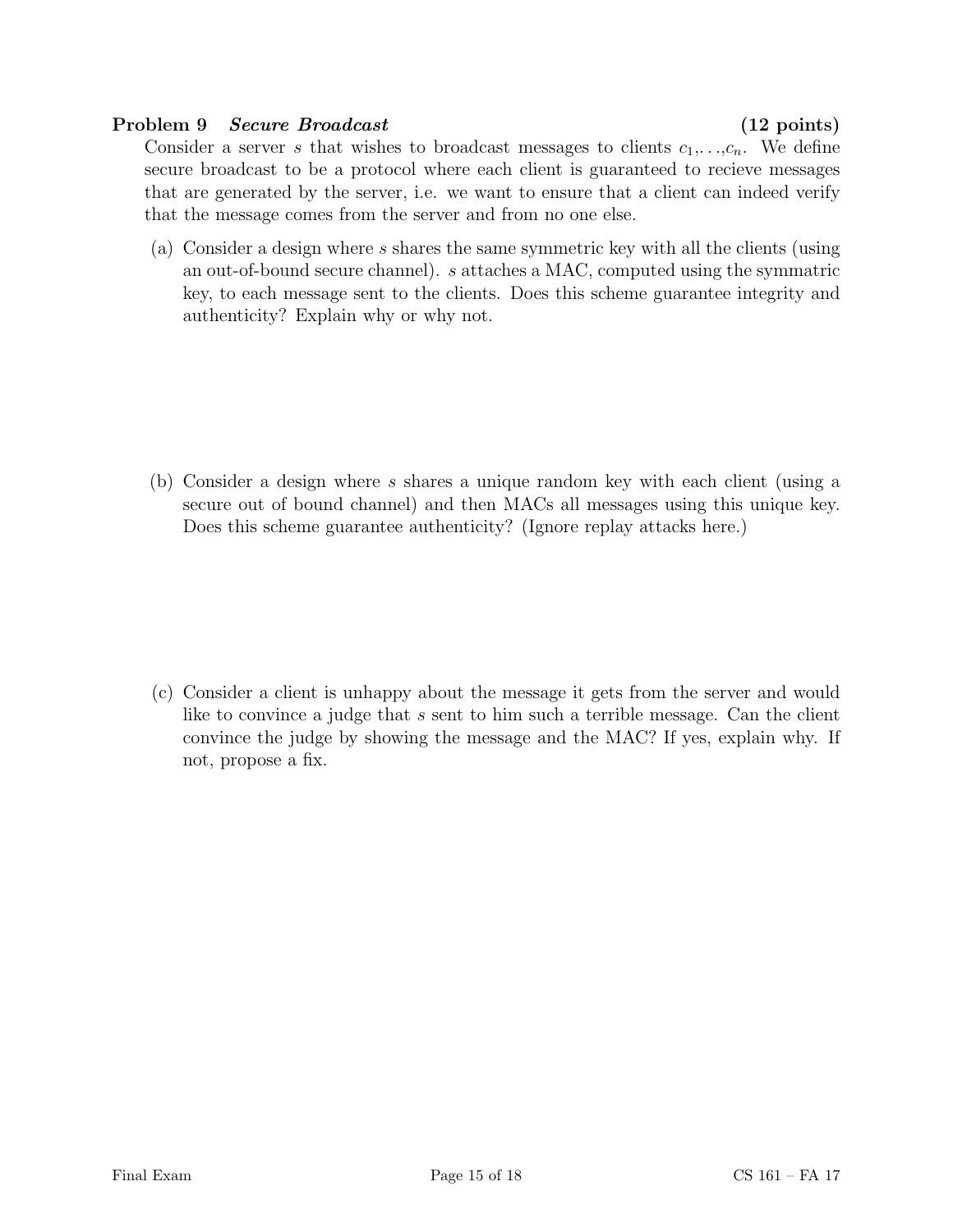# Problem 10 Hunting block cipher chaining modes (12 points)

Unexcited about the block cipher chaining modes Alice learned in CS 161, especially CBC and CTR, she decides to create her own that also provides IND-CPA security. Let B be a block cipher and denote by  $B_k(p)$  the block cipher applied to plaintext p with key k. Alice has come up with the block cipher chaining modes below and she needs your help to decide if they are IND-CPA or not. For each scheme below, say whether it is IND-CPA or not. If it is not IND-CPA, additionally give a concrete example of an information the attacker learns about the plaintext from the ciphertext in this encryption scheme that he/she would not be able to learn from an IND-CPA-secure scheme.

Consider the plaintext  $P = (P_1, P_2, \ldots, P_\ell)$  where each  $P_i$  has size the block size of B. Let  $\oplus$  be bitwise XOR.

(a) 
$$
Enc_k(P) = (C_1, \ldots, C_\ell)
$$
, where  $C_i = B_k(i \oplus P_i)$ .

(b)  $Enc_k(P) = (IV_1, C_1, \ldots, IV_\ell, C_\ell)$ , where  $C_i = B_k(IV_i \oplus P_i)$ , where each  $IV_i$  is generated randomly and independently of the other IVs.

(c) Let  $IV = hash(P)$ , where hash is a cryptographic hash function (in particular, it is collision resistant). Assume the hash of P fits exactly in the IV size. Let  $C_0 = IV$ .  $Enc_k(P) = (IV, C_1, \ldots, C_\ell)$ , where  $C_i = B_k(C_{i-1} \oplus P_i)$ .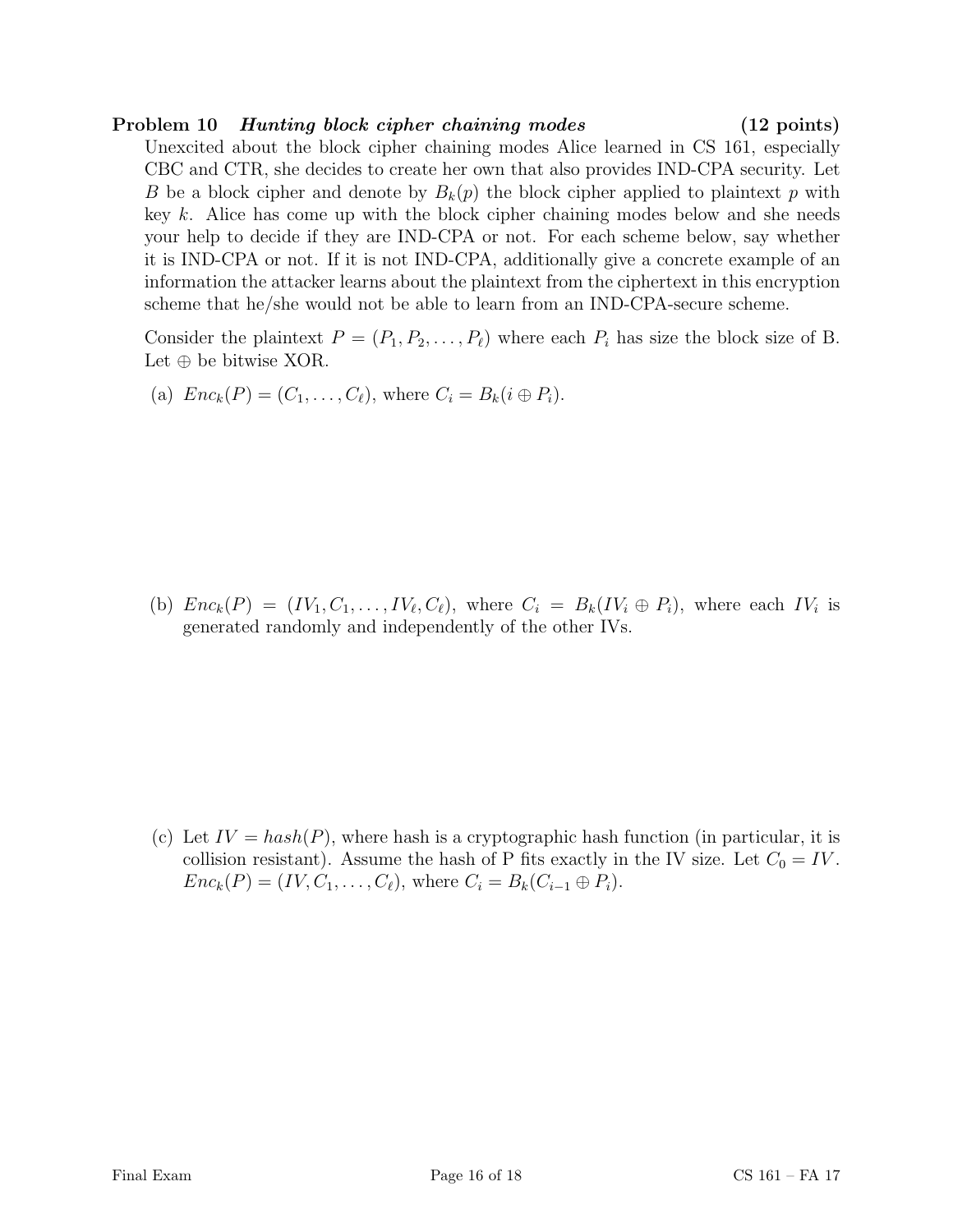# Problem 11 Sessions with localStorage (15 points)

Browsers support a feature called localStorage, which allows a website to save and load data on the user's computer. The storage is a key-value database, which can be accessed by JavaScript code on a webpage. Data that is saved by one page can be accessed by any other page that comes from the same origin. Unlike cookies, data in localStorage is not automatically sent with any HTTP requests.

Consider building a website using localStorage to implement a session management system.

(a) Suppose the server receives an HTTP request containing correct credentials that authenticate a user. The server generates a random session token to be stored in the browser. However, the server doesn't have direct access to localStorage.

Describe an HTTP response that the server can send in order to get the session token stored. You can either provide the code snippet or describe what the code should do.

(b) Next, the user loads a page with a form for executing an action while logged in. The page always has the exact same URL and HTML code, regardless of which user is logged in (this helps with caching performance).

Describe what could be included in the page to ensure that a form submission to the site's server will include the user's session token, as well as how the server would receive the session token. You don't have to write actual code; assume that JavaScript code is capable of:

- Running when the page loads
- Running just before the browser submits a form
- Saving and loading data in localStorage
- Inspecting and modifying the contents of the webpage as it is interpreted by the browser (this is called the DOM or Document Object Model).